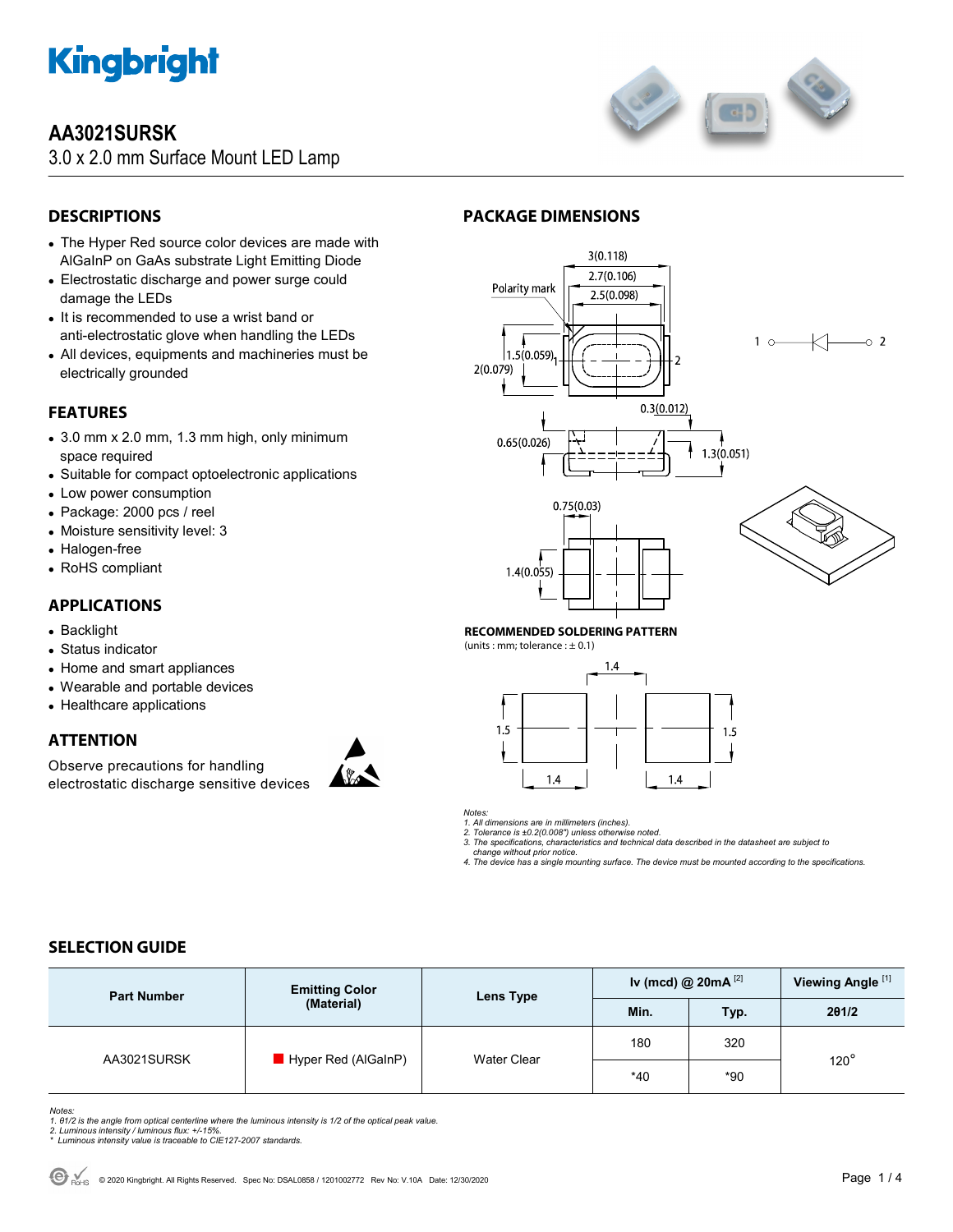# **Kingbright**

#### **ELECTRICAL / OPTICAL CHARACTERISTICS at T<sub>A</sub>=25°C**

| <b>Parameter</b>                                                                             |                            | <b>Emitting Color</b> | Value                    |                          | <b>Unit</b>           |
|----------------------------------------------------------------------------------------------|----------------------------|-----------------------|--------------------------|--------------------------|-----------------------|
|                                                                                              | Symbol                     |                       | Typ.<br>Max.             |                          |                       |
| Wavelength at Peak Emission $I_F$ = 20mA                                                     | $\lambda_{\rm peak}$       | Hyper Red             | 645                      | $\overline{\phantom{0}}$ | nm                    |
| Dominant Wavelength $I_F = 20mA$                                                             | $\lambda_{\text{dom}}$ [1] | <b>Hyper Red</b>      | 630                      | $\overline{\phantom{0}}$ | nm                    |
| Spectral Bandwidth at 50% $\Phi$ REL MAX<br>$I_F = 20mA$                                     | Δλ                         | Hyper Red             | 28                       | $\overline{\phantom{0}}$ | nm                    |
| Capacitance                                                                                  | C                          | <b>Hyper Red</b>      | 35                       | ٠                        | pF                    |
| Forward Voltage $I_F$ = 20mA                                                                 | $V_F$ <sup>[2]</sup>       | Hyper Red             | 1.95                     | 2.5                      | v                     |
| Reverse Current ( $V_R$ = 5V)                                                                | $I_{\mathsf{R}}$           | Hyper Red             | $\overline{\phantom{a}}$ | 10                       | μA                    |
| Temperature Coefficient of $\lambda_{peak}$<br>$I_F = 20$ mA, -10°C $\le T \le 85$ °C        | $TC_{\lambda peak}$        | Hyper Red             | 0.14                     | $\overline{\phantom{a}}$ | $nm$ /°C              |
| Temperature Coefficient of $\lambda_{\text{dom}}$<br>$I_F$ = 20mA, -10°C $\leq T \leq 85$ °C | $TC_{\lambda dom}$         | <b>Hyper Red</b>      | 0.05                     | $\overline{a}$           | $nm$ <sup>o</sup> $C$ |
| Temperature Coefficient of $V_F$<br>$I_F$ = 20mA, -10°C $\leq T \leq 85$ °C                  | $TC_V$                     | Hyper Red             | $-1.9$                   | $\overline{\phantom{a}}$ | $mV$ °C               |

*Notes:* 

1. The dominant wavelength (λd) above is the setup value of the sorting machine. (Tolerance λd : ±1nm. )<br>2. Forward voltage: ±0.1V.<br>3. Wavelength value is traceable to CIE127-2007 standards.<br>4. Excess driving current and

| Parameter                                    | Symbol                  | Value          | <b>Unit</b>   |
|----------------------------------------------|-------------------------|----------------|---------------|
| Power Dissipation                            | $P_D$                   | 75             | mW            |
| Reverse Voltage                              | $V_R$                   | 5              | $\vee$        |
| Junction Temperature                         | $T_j$                   | 115            | $^{\circ}C$   |
| <b>Operating Temperature</b>                 | $T_{op}$                | $-40$ to $+85$ | $^{\circ}C$   |
| Storage Temperature                          | $T_{\text{stg}}$        | $-40$ to $+85$ | $^{\circ}C$   |
| DC Forward Current                           | $I_F$                   | 30             | mA            |
| Peak Forward Current                         | $I_{FM}$ <sup>[1]</sup> | 185            | mA            |
| Electrostatic Discharge Threshold (HBM)      | -                       | 3000           | $\vee$        |
| Thermal Resistance (Junction / Ambient)      | $R_{th}$ ja $^{[2]}$    | 320            | $\degree$ C/W |
| Thermal Resistance (Junction / Solder point) | $R_{th}$ JS $^{[2]}$    | 140            | °C/W          |

#### **ABSOLUTE MAXIMUM RATINGS at T<sub>A</sub>=25°C**

Notes:<br>1. 1/10 Duty Cycle, 0.1ms Pulse Width.<br>2. R<sub>th JA</sub> ,R<sub>th JS</sub> Results from mounting on PC board FR4 (pad size ≥ 16 mm<sup>2</sup> per pad).<br>3. Relative humidity levels maintained between 40% and 60% in production area are re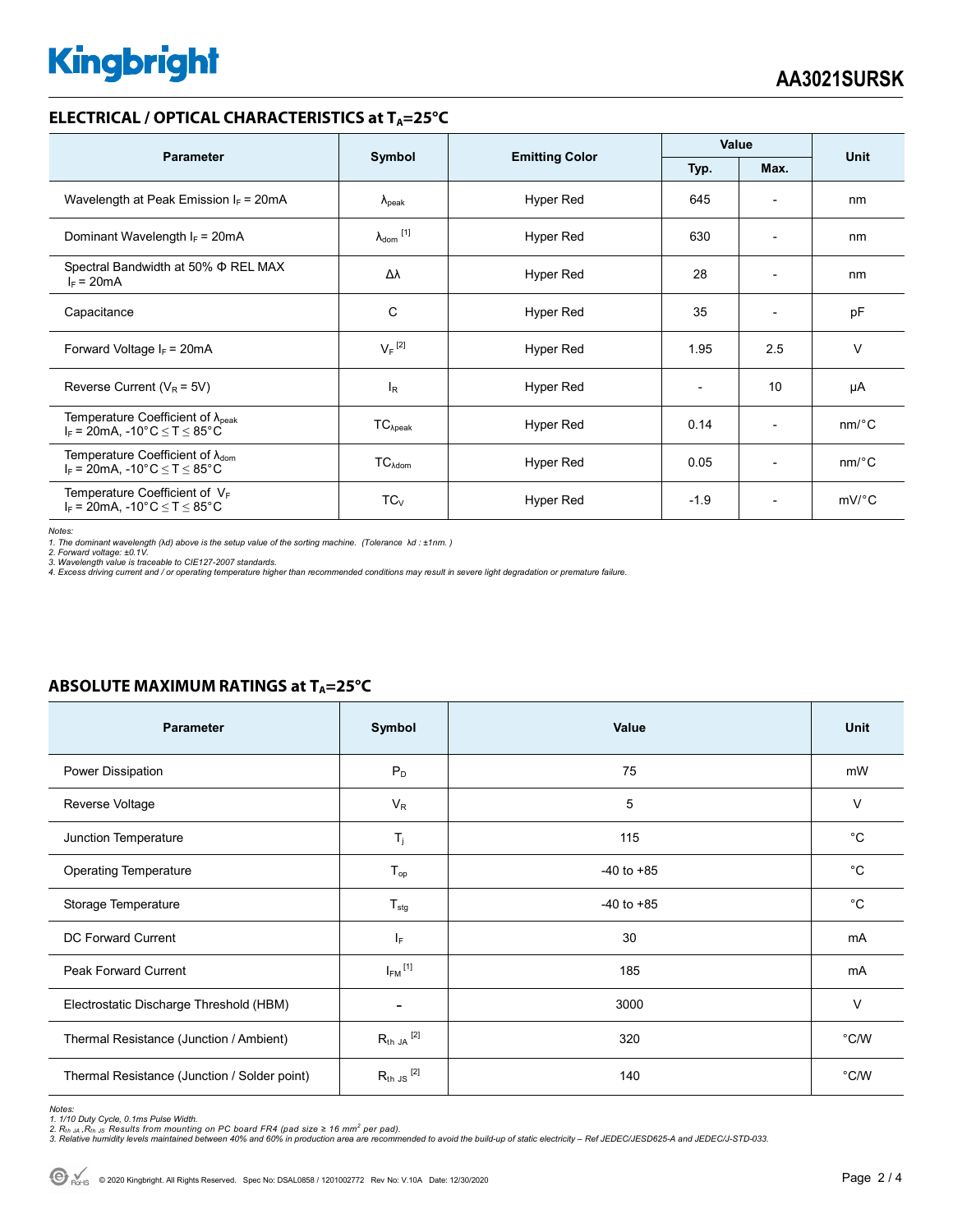# **Kingbright**

#### **TECHNICAL DATA**



#### **SPATIAL DISTRIBUTION**



#### **HYPER RED**





# **Ambient Temperature**



#### **REFLOW SOLDERING PROFILE for LEAD-FREE SMD PROCESS**



#### **TAPE SPECIFICATIONS** (units : mm)



#### **REEL DIMENSION** (units : mm)



*Notes:* 

- *1. Don't cause stress to the LEDs while it is exposed to high temperature.*
- *2. The maximum number of reflow soldering passes is 2 times. 3. Reflow soldering is recommended. Other soldering methods are not recommended as they might*
- *cause damage to the product.*